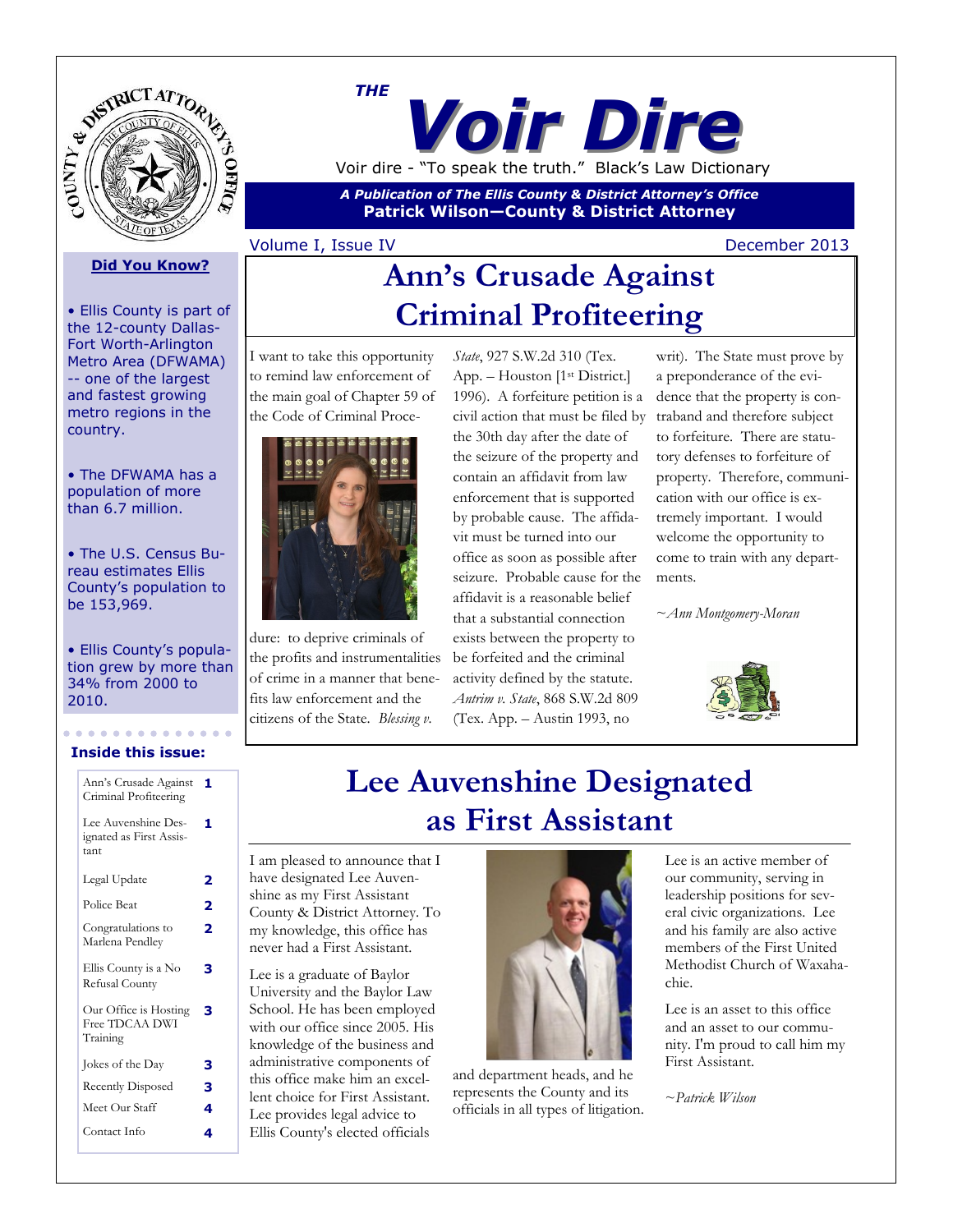## **Legal Update**

**Wade v. State**, Court of Criminal Appeals overruling a 10th Court of Appeals decision (our court of appeals). A person's refusal to cooperate with a police request during a consensual encounter cannot, by itself, provide the basis for a detention or Terry frisk. Because appellant's refusal to cooperate was accompanied only by his extreme nervousness and a game warden's hunch he was up to no good, the warden's stop-and-frisk of appellant violated the Fourth Amendment.

**[Sayers v. State,](http://www.search.txcourts.gov/SearchMedia.aspx?MediaVersionID=cd7072f1-e239-4f7c-aeb9-a840d0a925d7&MediaID=c64fb6b8-1926-4ed9-82f1-b513114a02c8&coa=%22%20+%20this.CurrentWebState.CurrentCourt%20+%20@%22&DT=Opinion)** Officers conducted an unconstitutional search

## **Police Beat**

**Kudos to Sheriff Johnny Brown for Funding the New Magistrates.** We owe Sheriff Johnny Brown a huge thanks for his contribution in making Ellis County a no refusal county. Sheriff Brown graciously offered to pay the newly contracted magistrates out of the Sheriff's forfeiture funds. Without Sheriff's Brown's generosity, the no refusal policy would not have come to fruition. Thank you Sheriff Johnny Brown.

when, after arresting someone outside of a house, they stood in a flower bed and peered into a kitchen window to find someone to give the arrestee's keys, leading to the discovery of drug activity inside.

**[Arguellez v. State](http://www.cca.courts.state.tx.us/OPINIONS/PDFOPINIONINFO2.ASP?OPINIONID=24602)**, officers did not have reasonable suspicion to stop the defendant's car based on a report from a city swimming pool manager that a suspicious person was taking photographs of pool patrons from a car whose description matched that of the defendant.



**Kudos to Waxahachie PD for Purchasing Body Cameras.** Waxahachie Police Department is in the process of installing body cameras on all patrol officers and supervisors.

**Kudos to Midlothian PD for the Day in the Prosecutor's Office Program.** Midlothian Police Department implemented, as a part of their officer training program, a day in the prosecutor's office. New officers spend 8 hours in our office observing the prosecution side of law enforcement.

**Congratulations to Kevin Coffey for becoming the new Chief of Maypearl PD.**

**Congratulations to Garland Wolf, formerly of Midlothian PD, for being named the interim Chief of Red Oak PD.**

The Police Beat section is a continuing segment of The Voir Dire. If you or your department would like something included in this section, please submit the announcement to: [voir.dire@co.ellis.tx.us.](mailto:voir.dire@co.ellis.tx.us?subject=Police%20Beat%20Announcement)

# **Congratulations to Marlena Pendley**



Congratulations to Ellis County & District Attorney Investigator Marlena Pendley. Patrick Wilson proudly presented Marlena with the first annual Multi-Disciplinary Team Member of the Year award from the Gingerbread House (Ellis County Children's Advocacy Center). Marlena is a tireless investigator with a true passion for prosecuting crimes against children. We are proud to have her on our team.

The Gingerbread House provides a child-friendly environment that facilitates a coordinated intervention process reducing further trauma to the child. The goal of the Gingerbread House is to optimize the investigative and prosecution process while providing quality legal, psychological, social, and medical services to abused children. The Gingerbread House also seeks to heighten community awareness.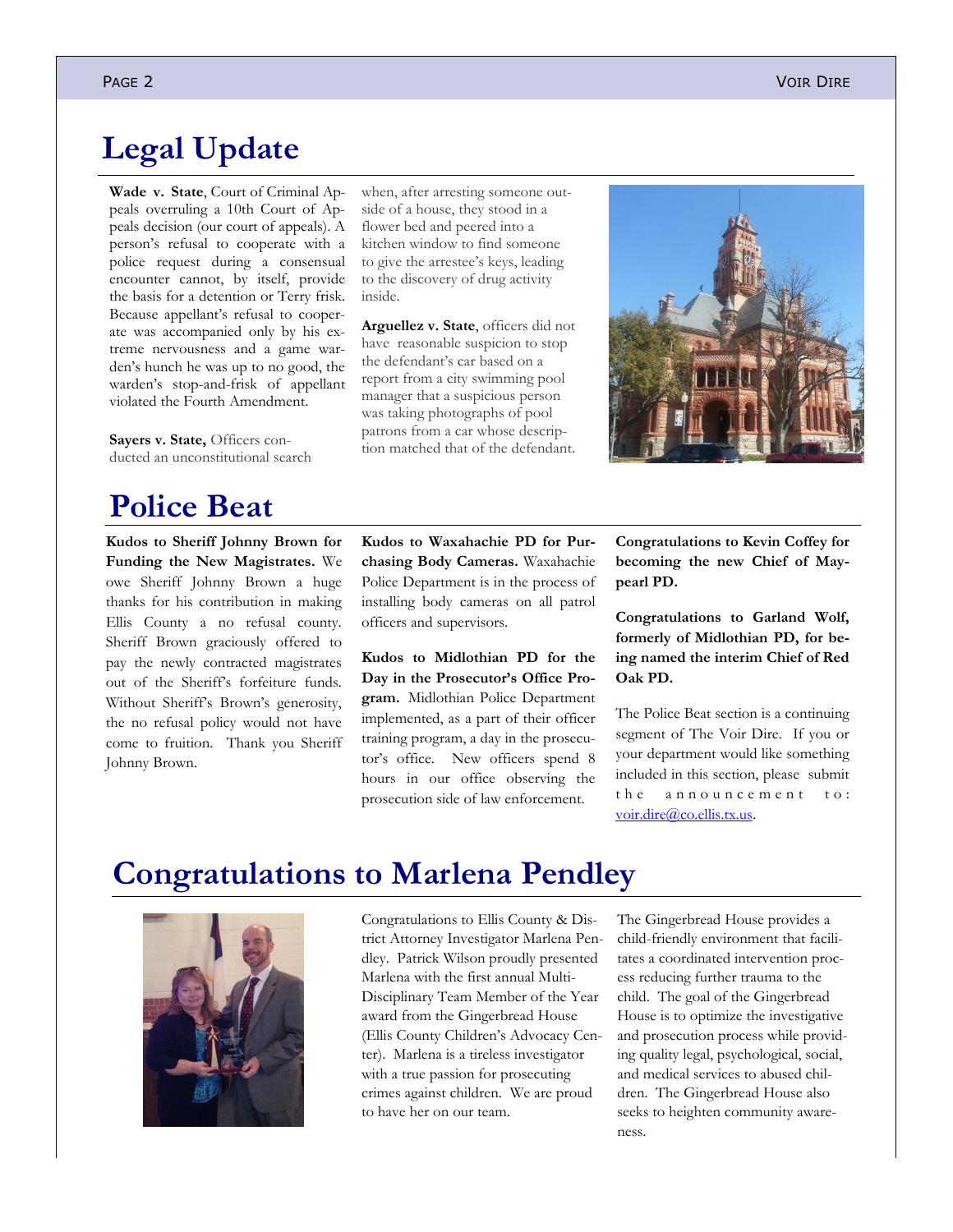#### VOLUME 1, ISSUE 4 PAGE 3

# **Ellis County Becomes A No Refusal County**

DWI offenders can no longer refuse to provide a specimen in Ellis County and avoid an analysis of their blood alcohol concentration. Ellis County is now a no refusal county. On November 25, 2013, the Commissioner's Court unanimously approved the Magistrate Services Contracts for Judge Scott Kurth and Judge Bill Scott to be on call outside of normal business hours, i.e. nights, weekends, and holidays, to determine whether sufficient facts justify the issuance of search warrants pertaining to certain alleged intoxication offenses. If the facts justify the issuance of a search warrant, then the magistrate will so issue and a qualified person can

draw the blood. The no refusal policy went into effect on December 1, 2013. During regular business hours, you must use the magistrates and judges already employed by the county or municipality. After-hours, you now have two judges that are incentivized to answer the call. Judge Kurth and Judge Scott will be paid for each affidavit reviewed, whether the warrant is granted or not.

To submit an affidavit for review, complete the electronic form affidavit that has been provided to all of the agencies or a LEADRS warrant affidavit. Have it executed and notarized. Call Judge Kurth or Judge Scott and tell them that you are sending an affidavit. Email the affidavit to the magistrate. If approved, the judge will email the warrant back to the same address from which it was sent. Print the warrant and have the blood drawn by a qualified person. Be sure to bring an unexpired blood kit. Personnel are available at the Ellis County jail to draw blood. Below is the contact information for the magistrates:

Scott Kurth - 972-978-4225 [scottkurth@gmail.com](mailto:scottkurth@gmail.com)

Bill Scott - 214-226-6886 [bj@bjscottattorney.com](mailto:bj@bjscottattotnry.com)

# **Free TDCAA DWI Training**

We are proud to host the **2014 DWI Regional Training Program** at the Waxahachie Civic Center on **April 2, 2014** from 8:30 a.m. to 4:30 p.m. This

# **Jokes of the Day**

"You seem to be in some distress," said the kindly **judge** to the witness. "Is anything the matter?"

"Well, your Honor," said the **witness**, "I swore to tell the truth, the whole truth and nothing but the truth, but every time I try, some lawyer objects."

is a free seminar providing 6 hours of TCOLE and CLE credit for peace officers and prosecutors. In addition to the excellent training and credit, each atten-

"I have good news and bad news," the defense lawyer says to his client. "What's the bad news?" The lawyer says, "Your blood matches the DNA

"Oh, no!" cries the client**.** "What's the

"Well," the lawyer says, "Your cholesterol is down to 140."- *Comedy Central* dee will receive two TDCAA publications: *DWI Investigation and Prosecution*  and *Traffic Stops*. Save this date on your calendar. We will let you know when registration opens.

Q: What do a lawyer and a sperm have in common?

A: Both have about a one in 3 million chance of becoming a human being.

*\_\_\_\_\_\_\_\_\_\_\_\_\_\_\_\_\_\_\_\_\_\_\_\_\_\_\_\_\_*

– *Comedy Central*

What do you call a nun who just passed her bar exam?

A sister-in-law. – *Comedy Central.*

### **Recently Disposed**

**Mahmod Qalawi** - Jury conviction and sentence, **5 yrs** TDC, Agg Assault with a Deadly Weapon.

**Archie Becks** - Jury conviction and sentence, **60 yrs** TDC, Agg Sexual Assault of a Child.

**Edwin Wallace** - Jury conviction and sentence, Interference with Public

duties, **23 days** in the county jail.

found at the murder scene."

good news?"

**Michele Schmid** - Hung Jury, Interference with Public Duties. **Schmid** pled guilty and received **deferred adjudication**.

**Christy Balistreri** - Jury conviction and sentence, Speeding (Traffic Appeal), **\$200.**

**Jeremy Castillo** - Jury conviction, Aggravated Assault, Agreed to **10 yrs probated for 10 yrs.**

**Will Richardson, Jr.** - Pled guilty to Agg Assault w/Deadly Weapon/FV, Jury gave **10 yrs probated for 10 yrs.**

**David Little** - Jury conviction, Fail to ID, **180 days probated for 2 yrs.**